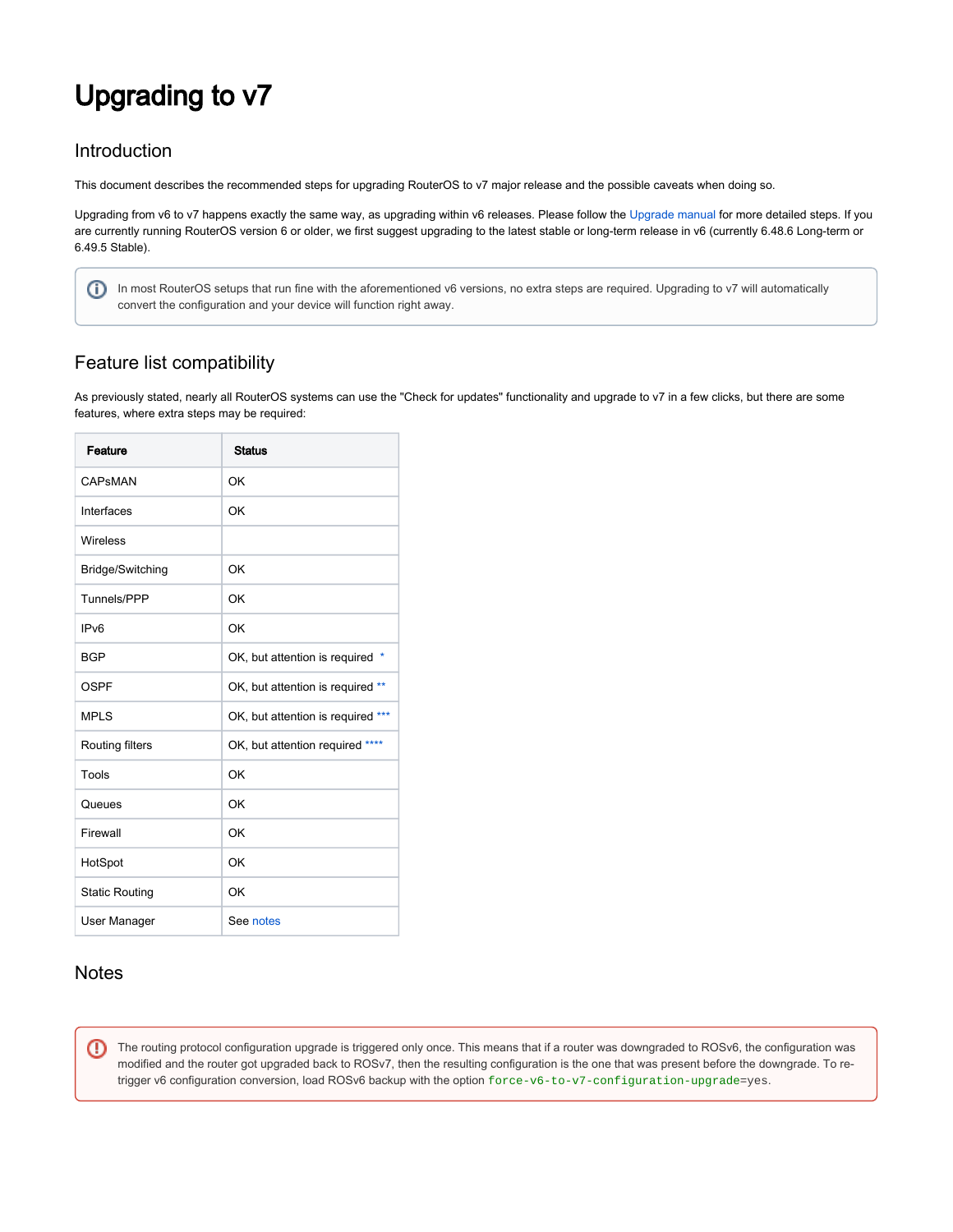#### **BGP**

<span id="page-1-0"></span>All known configurations will upgrade from 6.x to 7.x successfully. But keep in mind that there is a complete redesign of the configuration. v7 BGP implementation provides with **connection**, **template** and **session** menus.

**Template** contains all BGP protocol-related configuration options. It can be used as a template for dynamic peers and apply a similar config to a group of peers. Most of the parameters are similar to the previous implementation except that some are grouped in the output and input section making the config more readable and easier to understand whether the option is applied on input or output.

BGP connection minimal set of parameters are remote.address, template, connect, listen and local.role

Connect and listen to parameters specify whether peers will try to connect and listen to a remote address or just connect or just listen. It is possible that in setups where peer uses the multi-hop connection  $local.address$  must be configured too. Peer role is now a mandatory parameter, for basic setups, you can just use ibgp, ebgp.

Now you can monitor the status of all connected and disconnected peers from /routing bgp session menu. Other great debugging information on all routing processes can be monitored from /routing stats menu.

Networks are added to the firewall address-list and referenced in the BGP **connection** configuration.

#### OSPF

<span id="page-1-1"></span>All known configurations will upgrade from 6.x to 7.x successfully.

OSPFv2 and OSPFv3 are now merged into one single menu /routing ospf. At the moment there are no default instances and areas. To start OSPF you need to create an instance and then add are to the instance.

RouterOSv7 uses templates to match the interface against the template and apply configuration from the matched template. OSPF menus interface and neighbor contains read-only entries for status monitoring.

#### MPLS

<span id="page-1-2"></span>Upgrade MPLS setups with caution, and make sure to backup configuration before the upgrade.

#### Routing filters

<span id="page-1-3"></span>All supported options are upgraded without any issue, in the case of an unsupported option - an empty entry is created. The routing filter configuration is changed to a script-like configuration.

The rule now can have "if .. then" syntax to set parameters or apply actions based on conditions from the "if" statement.

Multiple rules without action are stacked in a single rule and executed in order like a firewall, the reason is that the "set" parameter order is important and writing one "set"s per line, allows for an easier understanding from top to bottom on what actions were applied.

More RouterOSv7 routing filter examples are [here.](https://help.mikrotik.com/docs/display/ROS/ROSv7+Basic+Routing+Examples#ROSv7BasicRoutingExamples-RoutingFilters)

#### User Manager

<span id="page-1-4"></span>RouterOSv7 provides the new and redesigned implementation of User Manager, configuration now is integrated into RouterOS WinBox and console, more information is available [here](https://help.mikrotik.com/docs/display/ROS/User+Manager). Direct migration from older User Manager is not possible, it is possible to migrate older database from /user-manager /database/migrate-legacy-db However, it might be a good idea to start configuration from the scratch.

### New features

New Kernel is implemented in RouterOSv7, that lead to performance changes due to route cache, as well some tasks might require higher CPU and RAM usage for different processes.